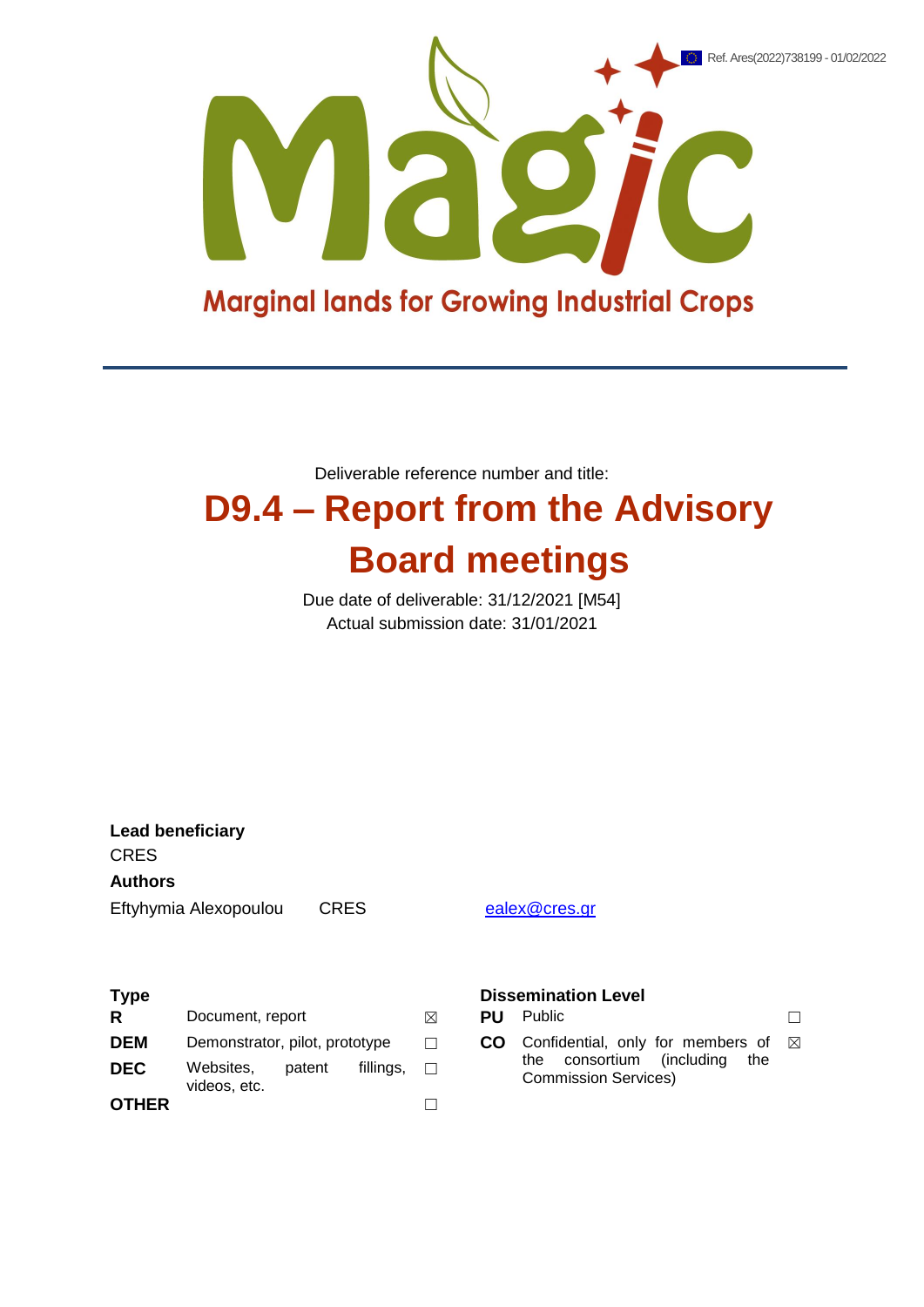

External international leading experts on the whole production chain of industrial crops have been invited to participate in a Multi-Actor Advisory Board (see table below). This advisory board had to advise about long-term and short term strategies of the project, new developments and insights. It was composed with independent scientific external experts who do not participate in the MAGIC consortium but are bringing additional and complementary expertise. Members of this Board are already nominated during the proposal preparing process, following the progress of the work and the needed expertise. The Multi-Actor Advisory Board had to meet twice in project lifetime, but could also be invited in web meetings whenever deemed necessary for the progress of the project.

| <b>Name</b>            | <b>Affiliation</b>  | <b>Expertise</b>                                       |
|------------------------|---------------------|--------------------------------------------------------|
| Prof. Melvyn           | Census Bio,         | Expert on non-food crops; Coordinator of IENICA        |
| <b>Askew</b>           | <b>UK</b>           | network                                                |
| <b>Dr. Liv Soares</b>  | EMPRABA,            | Director of Research and Development, EMPRAPA,         |
| <b>Severino</b>        | <b>Brazil</b>       | expert on oil crops (e.g. castor)                      |
| <b>Prof. Spyros</b>    | AUA, Greece         | Expert on industrial crops, Vice-President of Hellenic |
| <b>Kyritsis</b>        |                     | <b>Agricultural Academy</b>                            |
| Dr. Serge Palu         | CIRAD,              | Expert on Industrial crops, long term experience on    |
|                        | France              | guayule                                                |
| <b>Prof. Marisol</b>   | <b>North Dakota</b> | Expert on non-food crops; President of the Association |
| <b>Berti</b>           | State Univ.,        | for the Advancement of Industrial Crops (AAIC)         |
|                        | <b>USA</b>          |                                                        |
| Prof. Tang             | CAAS, China         | Expert of bast fiber crops (flax, jute, kenaf & hemp)  |
| <b>Shouwei</b>         |                     | covering the whole production chain                    |
| <b>Prof. Giannis</b>   | SLU, Sweden         | Department of Crop Production Ecology at SLU in        |
| <b>Dimitriou</b>       |                     | Uppsala; Vice-Chairman of FAO's International Poplar   |
|                        |                     | Commission (IPC)                                       |
| <b>Prof. Theofanis</b> | University of       | Professor of University of Thessaly, Department of     |
| <b>Gemtos</b>          | Thessaly, GR        | Agriculture Crop Production and Rural Environment      |
| Dr. Yuri               | Camelina            | Expert on the camelina growing on marginal land,       |
| <b>Herreras</b>        | Company,            | Coordinator of ITAKA project                           |
|                        | Spain               |                                                        |
| Prof. Maria            | UPM, Spain          | Expert on industrial crops on marginal land with long  |
| <b>Dolores Curt</b>    |                     | term experience on cardoon & safflower. Coordinator    |
|                        |                     | of BIOCARD project (cardoon on marginal land)          |
| Dr. Fernando           | INDEAR,             | <b>INDEAR</b> is a SME with long term experience on    |
| Lopez                  | Argentina           | breeding. Partner in OPTIMA project where was          |
|                        |                     | responsible for breeding of perennial grasses.         |

## MAGIC Multi-Actor Advisory Board

According to the DoA the advisory board should meet at least twice during the project lifetime (preferably prior of after the international value chain events). The  $1<sup>st</sup>$  meeting took place had been carried out after the 1<sup>st</sup> value chain event that took place on  $27<sup>th</sup>$  of March 2019 in London. The  $2^{nd}$  meeting had been scheduled for March 2020 (after the planned  $2^{nd}$  value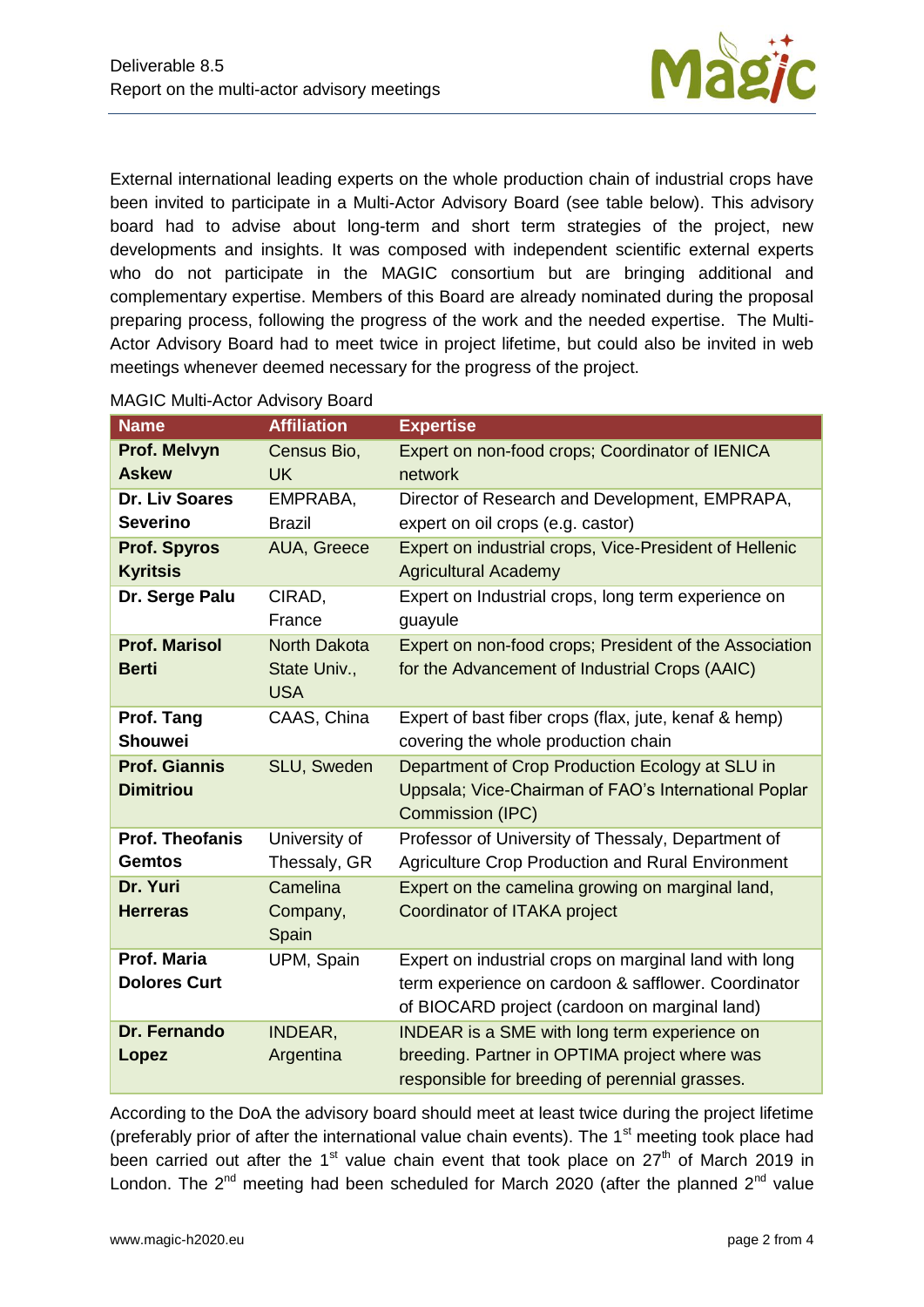

chain event that due to COVID-19 crisis had been cancelled). Thereafter, all planned value chains with physical participation had been replaced by webinars that should be shorter than the physical ones and took place in December 2020 and in January 2021. Finally, a final event was organished in December 2021 and the members of the advisory board were also invited.

The first meeting of the Advisory Board took place on 27<sup>th</sup> of March 2019 (after the 1<sup>st</sup> value chain event) and the following members were participated: Prof. Melvyn Askew, Prof. Spyros Kyritsis, Dr. Liv Severino, Dr. Yuri Herreras. For the  $2<sup>nd</sup>$  meeting that had been scheduled to take place in Spain it had been invited and agreed to join it: Dr. Marisol Berti, Prof. Maria Dolores Curt. Dr. Yuri Herreras. Due to cancellation of the  $2^{nd}$  meeting (it had been scheduled in March 2020 that was the beginning of the COVID-19 crisis) the coordinator informed the members of the advisory board that the planned international value chains events will be replaced with targeted webinars and would be shorter and they will be invited to attend them and give their consultation to the project. It should be pointed out that in the 1<sup>st</sup> meeting the advisory board not only having a consulting role to MAGIC but also actively participating to the value-chain either as presenters of key speeches or as chairmen of the sessions (including the matchmaking and B2B meetings).

The **main advices** of the **Advisory Board** were the followings:

- They agreed with the **selected promising industrial crops for MAGIC project**. It should be noted that a total number of 20 industrial crops had been selected in the 1<sup>st</sup> year and the work thereafter were focused on these crops in MAGIC.
- **■** They presented **their experiences on industrial crops** growing on marginal lands in the 1<sup>st</sup> value chain event took place in London.
- **→** It was agreed that the 1<sup>st</sup> value chain event in London was very successful, having up-to-date presentations on what is happening on oilseeds at world level as well as having at the end three parallel discussion panels on agronomy, harvesting and the end-use of oilseed non-food crops, each chaired by one member of the advisory board. It was agreed the next event in Pamplona (Spain; March 2020) to be organised with the same structure and if possible to be combined with a technical visit either to demonstration fields or at end use plant. Unfortunately, the  $2^{nd}$  and the  $3^{rd}$ physical value chain events had to be cancelled due to COVID-19 and were replaced by webinars.
- It was proposed that the results achieved in MAGIC should reach the **practitioners**. This was quite challenging, since all trainning events that had been scheduled in the 2<sup>nd</sup> half of the project had been organished vitrually that it is not the most effective way.
- It was agreed that **MAGIC website** had a clear structure containing valuable information on industrial crops. It was also strongly suggested to the tools produced in MAGIC to be disseminated. It should be noted that in MAGIC four tools had been developed and are presented in the home page of the MAGIC website.